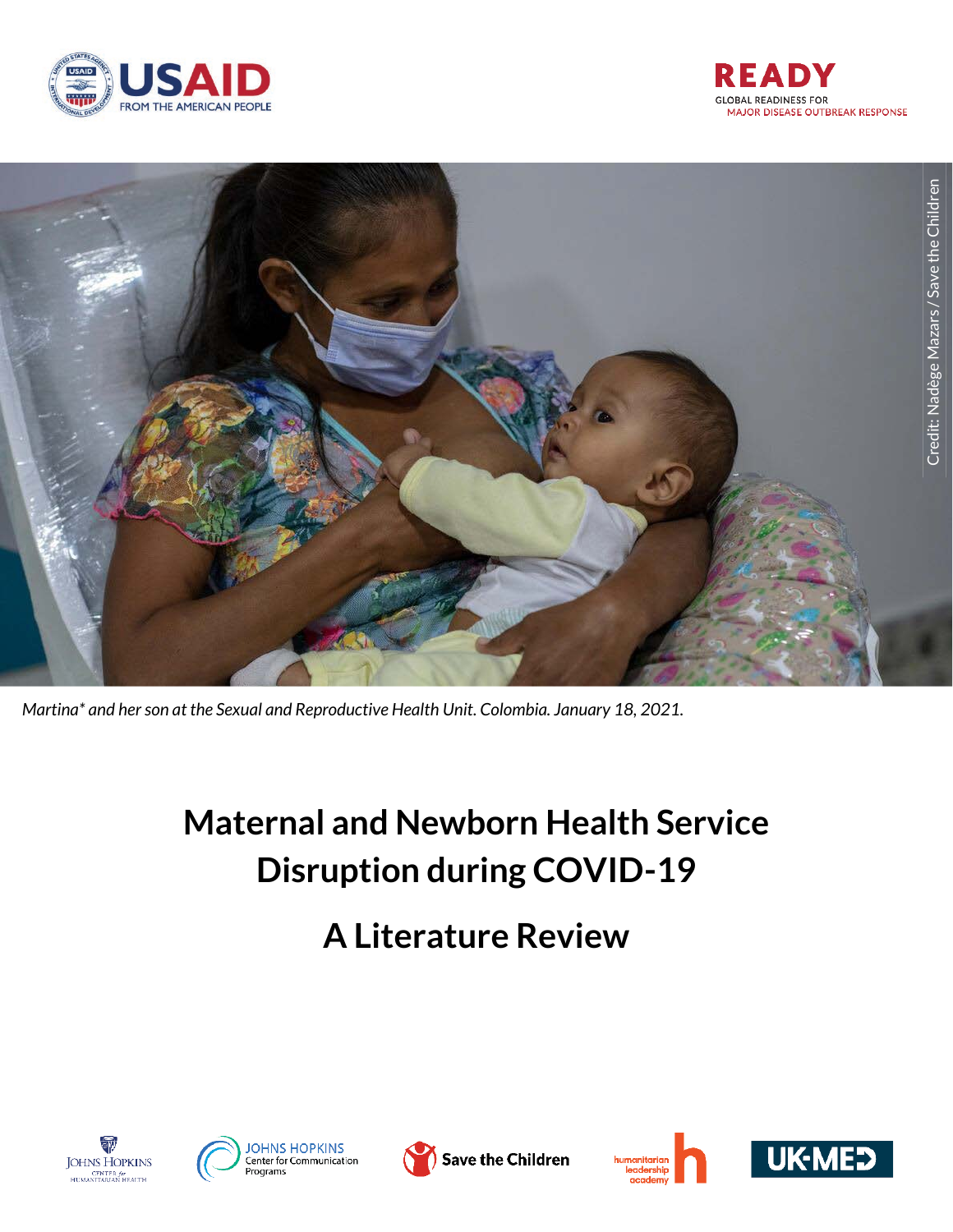#### **Acknowledgements**

In 2021, the READY initiative and the London School of Hygiene and Tropical Medicine (LSHTM) conducted a literature review summarizing available evidence on the utilization of maternal and newborn services in low and middle income countries (LMICs) during COVID-19. The literature review summarized in this report was undertaken by LSHTM student, Dhikshitha Gokulakrishnan.

March 2022

READY Initiative Save the Children 899 North Capitol Street NE, Suite 900 Washington D.C. 20002

*This literature review was made possible by the generous support of the American people through the United States Agency for International Development (USAID). The contents are the responsibility of READY and do not necessarily reflect the views of USAID or the United States Government. Led by Save the Children, the READY initiative is implemented in partnership with the Johns Hopkins Center for Humanitarian Health, the Johns Hopkins Center for Communication Programs, UK-Med, and the Humanitarian Leadership Academy. READY is augmenting global capacity for non-governmental organizations to respond to large-scale infectious disease outbreaks. For more information, visit our website at [http://www.ready-initiative.org.](http://www.ready-initiative.org/)*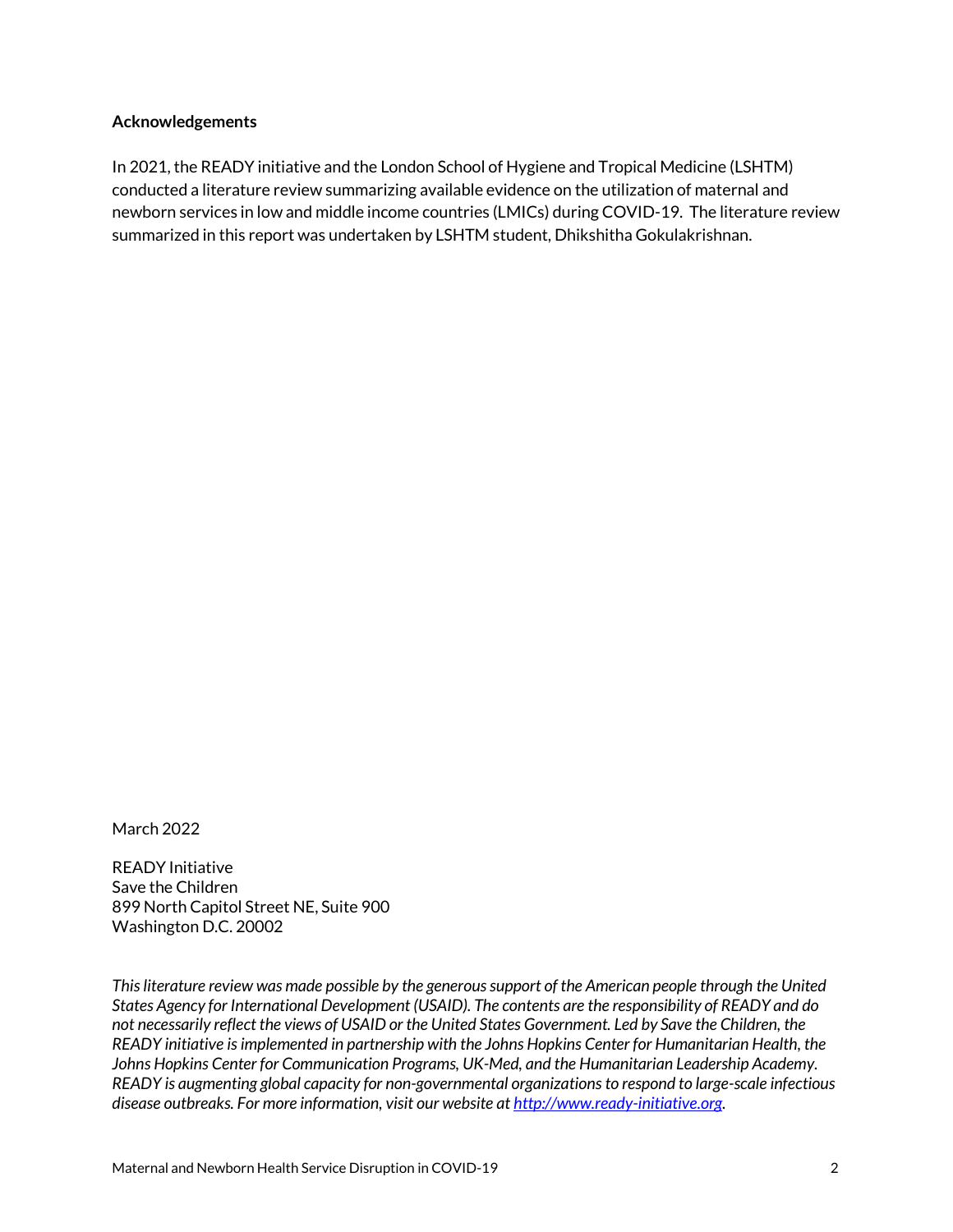**Background:** Current evidence from low- and middle-income countries (LMICs) shows that maternal and newborn mortality and morbidity is unacceptably high. <sup>1</sup> Women and newborns suffer from preventable causes and are unable to consistently access appropriate healthcare services. In many settings, the COVID-19 (SARS-CoV-2) pandemic has acutely overwhelmed health services, impacting the ability to provide routine maternal-newborn care. $^2$  Additionally, restrictions such as lockdowns have acutely altered the utilization of healthcare services.<sup>3</sup>

## **Study Objectives:**

- 1. Conduct a review of the existing literature focussing on the disruption in provision and utilization of maternal and neonatal services during COVID-19 in LMICs
- 2. Collate and summarize the results of all relevant, peer-reviewed studies

**Study Methods:** A systematic literature review was conducted using four databases: (1) Embase Classic+Embase (2) Global Health (3) MEDLINE (4) Web of Science. Databases were searched for studies focussing on maternal and newborn service provision and utilization during the COVID-19 pandemic in LMICs. Data was collected over an 8 week period between June and August 2021. Search terms included variations of terms for maternal and newborn health services, coronavirus, and low- and middle-income countries. Predetermined inclusion and exclusion criteria are shown in Table 1.

| Table 1: Inclusion and exclusion criteria                     |                                                                         |  |  |  |
|---------------------------------------------------------------|-------------------------------------------------------------------------|--|--|--|
| Inclusion criteria                                            | <b>Exclusion criteria</b>                                               |  |  |  |
| Studies based in LMIC                                         | Studies based in high-income country                                    |  |  |  |
| Published after December 1, 2019                              | Published before December 1, 2019                                       |  |  |  |
| Articles with primary data                                    | Descriptive articles                                                    |  |  |  |
| Studies focused on maternal and/or<br>newborn health services | Studies focused on maternal and/or<br>newborn outcomes (e.g. mortality) |  |  |  |
| Studies focusing on COVID-19                                  | Studies not related to COVID-19                                         |  |  |  |
| Quantitative outcome measures                                 | Qualitative/mixed method outcome<br>measures                            |  |  |  |
| Peer-reviewed studies                                         | Non-peer-reviewed studies                                               |  |  |  |
| Published in English                                          | Published in languages other than<br>English                            |  |  |  |

Included studies were appraised for quality using the Newcastle-Ottawa Scale (NOS), a scale that is used for assessing the quality of non-randomized studies. Study findings were summarized for trends in service delivery and utilization across nine categories: (1) antenatal care (ANC), (2) postnatal care (PNC), (3) institutional births, (4) caesarean section (C-section) delivery, (5) obstetric emergencies, (6) breastfeeding (BF) advice, (7) maternal and neonatal inpatient and neonatal intensive care unit (NICU)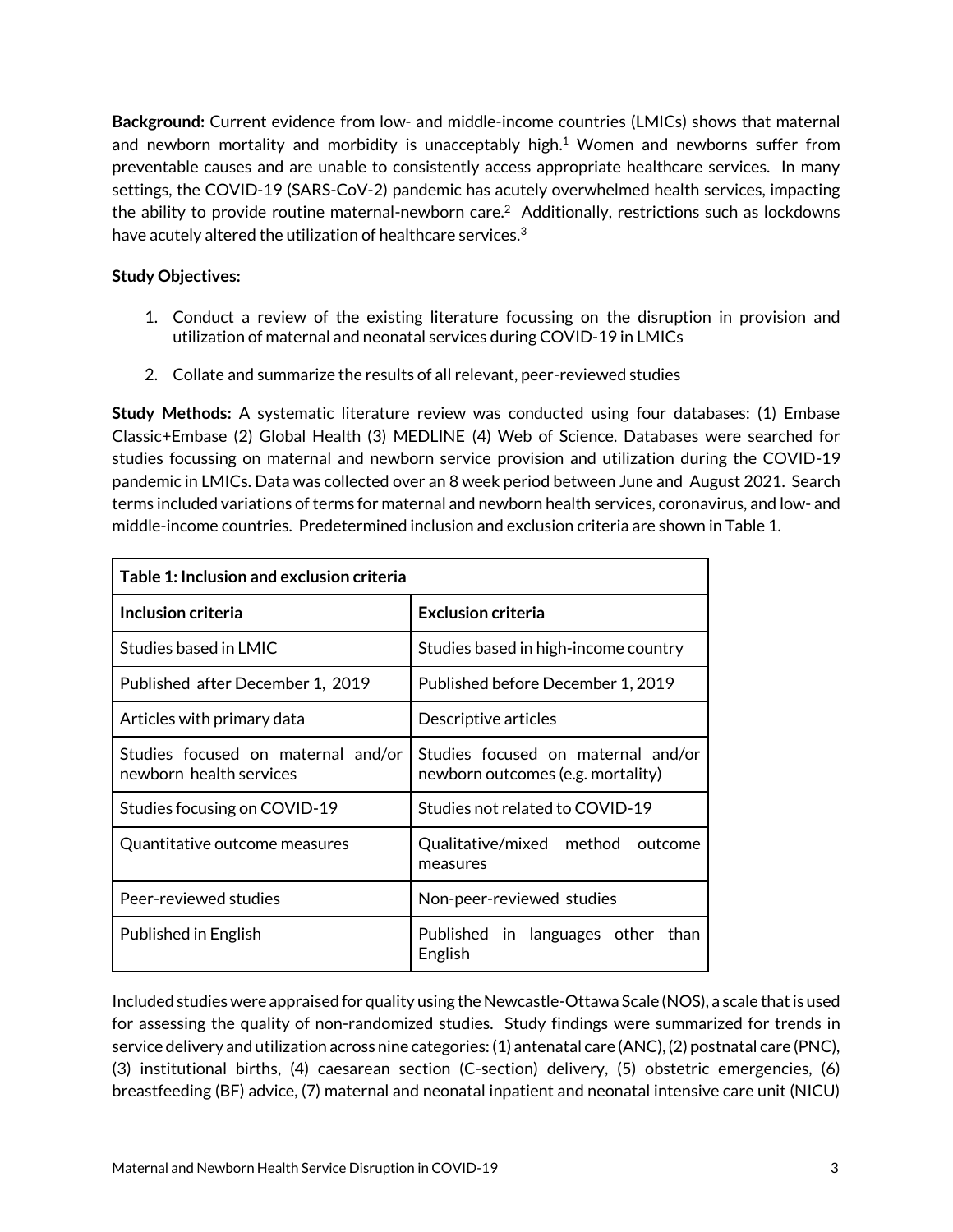admission, (8) immunization services, and (9) staff shortages. A meta-analysis was not performed, due to the heterogeneity of findings and settings.

**Key Findings:** A total of 1,272 records were identified in the search. After duplicates, 778 abstracts were screened (the remaining 494 were duplicative), and 21 studies were selected for inclusion (see Annex 1). Following initial screening using the NOS, no studies met the criteria for "high quality," 3 studies met the criteria for "moderate quality," and 18 met the criteria for "low quality" (the mean NOS score for all included studies was 3.95). Due to the dearth of available literature, included studies were from a small range of countries. Key findings include:

- (1) ANC: Thirteen studies investigated the impact of COVID-19 on ANC provision and utilization. All studies investigating ANC reported a decrease in utilization during COVID-19, compared to a pre-COVID-19 time period. The ANC utilization percentage decreased during COVID-19, ranging from 2.4% to 69.6%, $4-16$  with the largest significant decrease having been seen in one single center study in India.
- (2) PNC: Four studies explored the impact of COVID-19 on PNC provision and utilization. PNC utilization decreased in all four studies, with the drop in service utilization ranging from 3.7% to 29.1%.8,12,15,17
- (3) Institutional births: Nine studies looked at the number of institutional births during COVID-19. Significant decreases in institutional birth rates were seen in Nigeria, Mali, Sierra Leone, Malawi, India, Ethiopia, and Nepal. The largest significant decrease in institutional deliveries was 45.1%, a decrease that was observed in a single center in India. This data was collected from April 1st to August 31st, 2020, during the first wave of the pandemic. However, another Indian multi-center regional study only showed a 2.26% decrease and focused on a similar period of time (from March to June 2020).7,8,10,12,17–<sup>20</sup>
- (4) C-sections: Five studies investigated changes in c-section provision during COVID-19. In Ethiopia, <sup>21</sup> India, <sup>22</sup> Nepal, <sup>23</sup> and Ghana, <sup>24</sup> an increase in c-section provision and utilization during COVID-19 was observed. A study based in China<sup>25</sup> revealed that living areas with higher COVID-19 cases were statistically associated with C-section deliveries.
- (5) Obstetric emergencies: Four studies explored the number of obstetric emergencies during COVID-19. A 66.4% reduction was seen in the number of obstetric emergencies in secondary care in India<sup>22</sup> (statistical significance was not reported). Conversely, in Ethiopia,  $21$  a 4.6% significant increase in materanal intensive care unit admissins was noted during COVID-19.
- (6) BF advice: Two studies explored the use of BF services (including advice). In Nepal, early initiation of BF (within one hour of birth) significantly decreased by 3.5% during COVID-19. A study based in Indonesia<sup>26</sup> revealed that only 33% of midwives initiated early breastfeeding regardless of COVID-19 status. However, there was no pre-pandemic proportion given to compare this finding.
- (7) Maternal and neonatal inpatient and NICU admission: In-patient care for ANC and PNC women and newborns (including NICU admission) was investigated in eight studies, aiming to identify changes in provision and utilization of care. The provision of NICU care significantly decreased by 24.1% in China<sup>27</sup> and by 50% in Ghana.<sup>24</sup> A regional, provincial study in China<sup>28</sup> found that there was a 27.01% increase in pregnancy-related diseases (e.g. pre-eclampsia). In India, $^{29}$  a decrease in maternal admissions was reported in two studies, while three studies investigated the utilization of immunization services for neonates.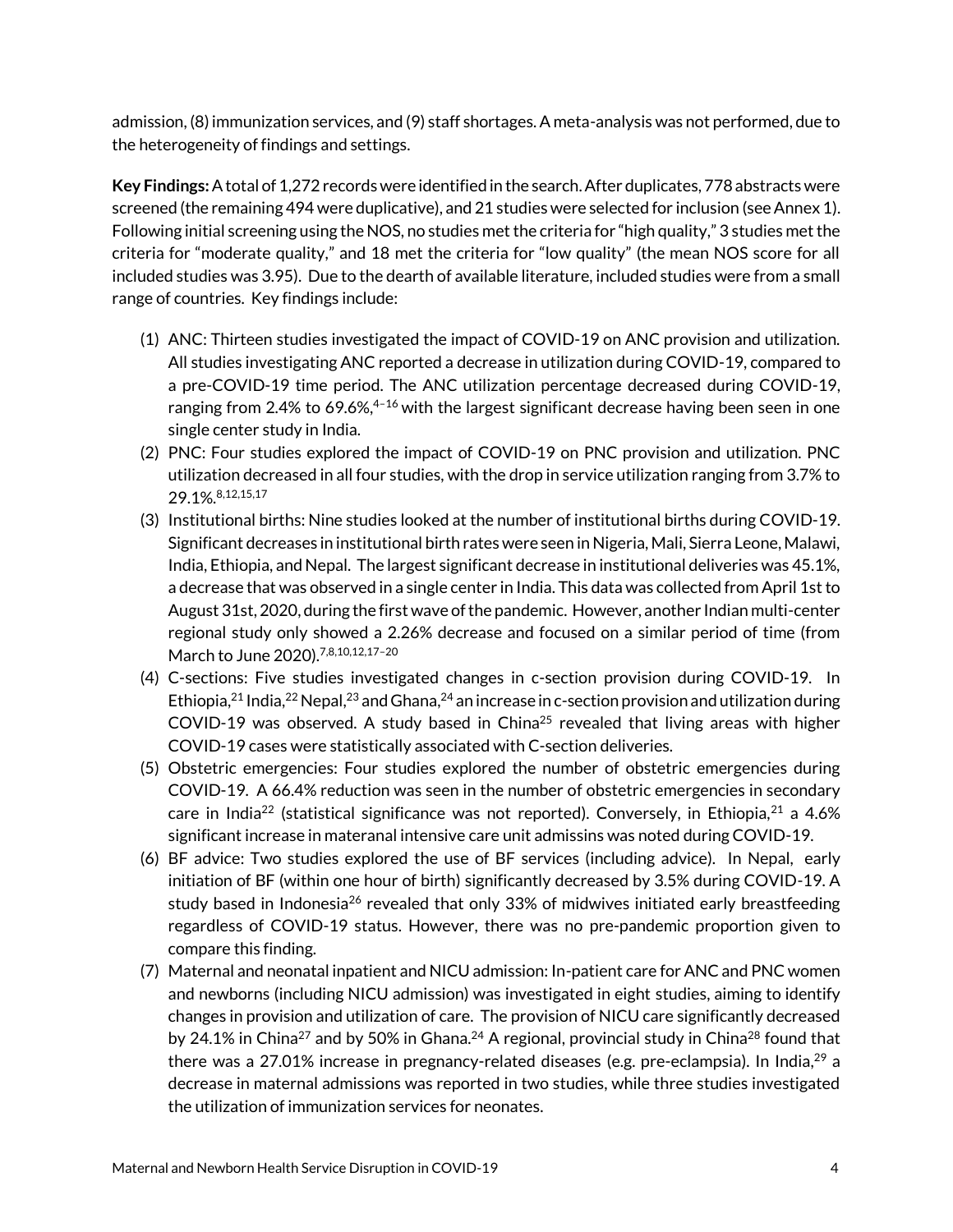- (8) Immunization services: Three studies investigated the utilization of immunization services for neonates. Reductions in newborn immunization uptake was seen in Rawanda, $^{21}$  Ethiopia, $^{30}$  and India.<sup>31</sup> The decrease in newborn immunization ranged from 12.24% to 28.5%.
- (9) Staff shortages: Staff shortages during COVID 19 were reported in three studies. In Ethiopia, 5.9% of pregnant women reported missing an ANC appointment due to the deployment of maternal health workers to COVID-19 areas.<sup>32</sup> Results from multiple LMICs reported a shortage of neonatal staff throughout the pandemic. $33\,$  For example, in Nepal, staffing levels in the labor room decreased from 6.2 heath workers per 24 hours to 5.4 heath workers per 24 hours.<sup>34</sup>

**Limitations:** Only studies conducted in English were included in the literature review. This language restriction created a barrier to including data from many LMICS, as they may not have been easily found in English-language databases**.** The fluid and changing nature of the pandemic meant that the timing of infection surges impacted countries' desire for research and publications**.** For example, early national lockdowns and periods of low transmission led to delayed waves of COVID-19 in some countries, such as India. It is not clear if outcomes differed depending on periods of low transmission when compared to high transmission.

**Conclusions:** The recent pandemic has posed an unprecedented challenge to individuals, society, and healthcare systems. This review's findings show major disruptions and changes in patterns of utilization and provision of maternal and neonatal services due to COVID-19. It is not yet clear what the impacts will be on maternal and newborn mortality and morbidity but, given experiences in past infectious disease epidemic situations (e.g. West Africa Ebola outbreak in 2014-2016), it is likely to be significant.

**Recommendations:** The provision of essential and routine care for pregnant and postnatal women and their newborns should be prioritized throughout the COVID-19 pandemic, as well as subsequent epidemics and pandemics that may occur. The reduction in services indicates that it is necessary to provide additional support and/or adaptations to services during outbreaks in order to maintain service availability and utilization. Many of the studies in this review utilized existing data from healthcare settings to compare the changes in utilization and provision of maternal and neonatal services. Longterm studies on service disruptions relating to maternal-newborn health are needed to understand the true impact of the pandemic on maternal and neonatal health.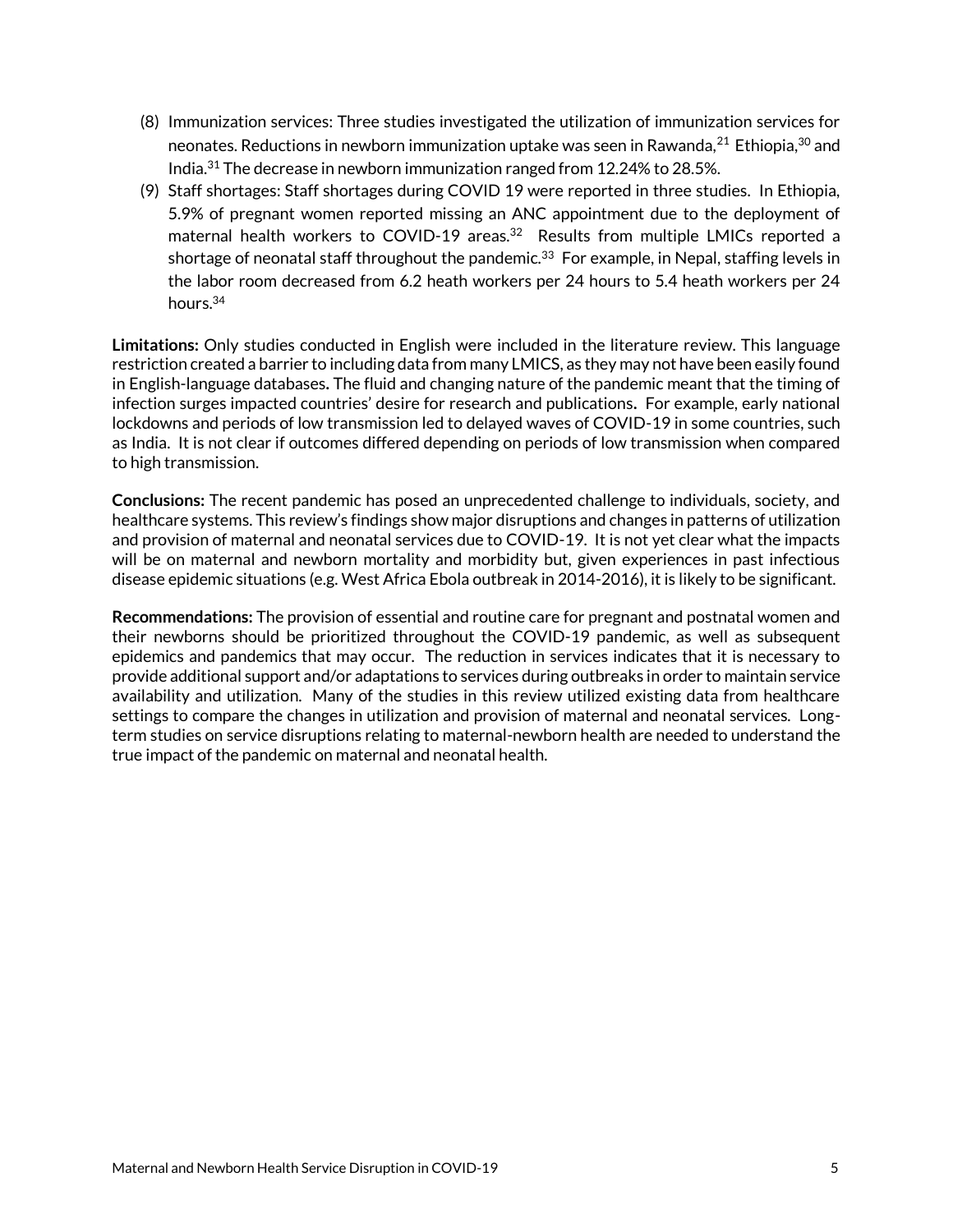## **Annex 1: Studies included in the literature review**

| Author(s)                           | Location                 | <b>Study population</b>                                                                                        | <b>Study Design</b>            | Data collection period      |                                         |
|-------------------------------------|--------------------------|----------------------------------------------------------------------------------------------------------------|--------------------------------|-----------------------------|-----------------------------------------|
|                                     |                          |                                                                                                                |                                | <b>Pandemic Group</b>       | <b>Control Group</b>                    |
| Abdul-Mumin et al.<br>202124        | Ghana                    | Single center                                                                                                  | Cross-sectional                | March 1 to August 31, 2020  | March 1 to August 31, 2019              |
| Goyal et al, 2020 <sup>10</sup>     | India                    | Single center                                                                                                  | Prospective<br>observational   | April 1 to August 31 2020   | October 1, 2019 to February 21,<br>2020 |
| Johariyah et al, 2020 <sup>11</sup> | Indonesia                | National                                                                                                       | Cross-sectional                | April 25 to March 10, 2020  | None                                    |
| Kassie et al, 2020 <sup>12</sup>    | Ethiopia                 | Multi-center,<br>Regional (South West Ethiopia)                                                                | Cross-sectional                | March to june 2020          | March to June 2019                      |
| KC et al, 2021 <sup>34</sup>        | Nepal                    | Multi-center                                                                                                   | Prospective Cohort             | March to August 2020        | March to August 2019                    |
| KC et al, 2020 <sup>17</sup>        | Nepal                    | Multi-center                                                                                                   | Prospective<br>observational   | January 1 to Match 20, 2020 | March 21 to May 20, 2020                |
| Klingenberg et al,<br>202131        | International<br>(LMICs) | Global<br>(Southeast Asia, Europe and Central<br>Africa, Middle East, North Africa, and<br>Sub-Saharan Africa) | Cross-sectional                | May 27 and June 17, 2020    | None                                    |
| Moyer et al, 20207                  | Ghana                    | National                                                                                                       | Cross-sectional                | July 8 to August 7, 2020    | None                                    |
| Muhaidat et al, 2020 <sup>14</sup>  | Jordan                   | National                                                                                                       | Cross-sectional                | April 2020                  | None                                    |
| Qureshi et al, 2021 <sup>35</sup>   | India                    | Single center                                                                                                  | Retrospective<br>observational | March to August 2020        | March to August 2019                    |
| Sarkar et al, 2021 <sup>6</sup>     | India                    | Single center                                                                                                  | Cross-sectional                | March 23 to May 31, 2020    | January 12 to March 22, 2020            |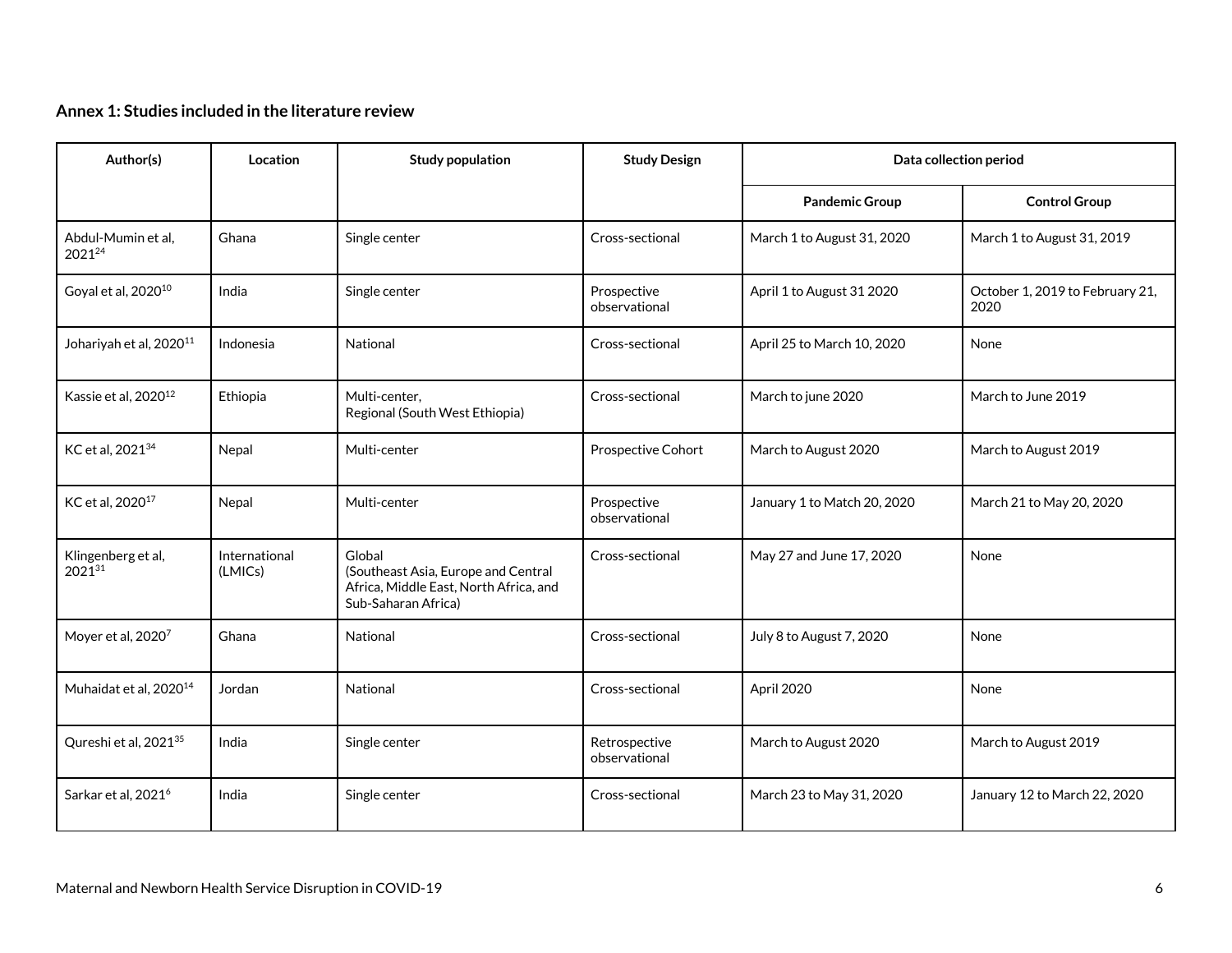| Shakespeare et al,<br>202116       | Zimbabwe                                                                                                                                   | Single Center                                  | Cross-sectional                     | April to June 2020              | January to March 2020                  |
|------------------------------------|--------------------------------------------------------------------------------------------------------------------------------------------|------------------------------------------------|-------------------------------------|---------------------------------|----------------------------------------|
| Shapira et al, 2021 <sup>8</sup>   | Sub-Saharan Africa<br>(Cameroon,<br>Democratic<br>Republic of<br>Congo, Liberia,<br>Malawi, Mali,<br>Nigeria, Sierra<br>Leone and Somalia) | Multi-center                                   | Interrupted time-series<br>analysis | March to July 2020              | January 2018 to February 2020          |
| Singh et al, 2020 <sup>20</sup>    | India                                                                                                                                      | Multi-center Regional<br>(Uttar Pradesh)       | Comparative analysis                | March to June 2020              | March to June 2019                     |
| Tadesse, 2020 <sup>4</sup>         | Ethiopia                                                                                                                                   | Multi-center                                   | Cross-sectional                     | February 25 to August 30, 2020  | None                                   |
| Temesgen et al, 2021 <sup>13</sup> | Ethiopia                                                                                                                                   | Regional (West Shoa zone, central<br>Ethiopia) | Cross-sectional                     | July 1 to July 30, 2020         | None                                   |
| Wanyana et al, 2021 <sup>15</sup>  | Rwanda                                                                                                                                     | Multi-center                                   | Cross-sectional                     | March and April 2020            | March and April 2019                   |
| Yan et al, 2021 <sup>27</sup>      | China                                                                                                                                      | Multi-center                                   | Cross-sectional                     | January 1 to April 30, 2020     | January 1 to April 30, 2019            |
| Yang et al, 2021 <sup>9</sup>      | China                                                                                                                                      | Regional<br>(Ningbo, Zhejiang province)        | Interrupted time-series<br>analysis | January 23 to September 6, 2020 | January 1, 2017 to January 22,<br>2020 |
| Zhang et al, $20205$               | China                                                                                                                                      | Multi-center                                   | Cross-sectional                     | April to May, 2020              | None                                   |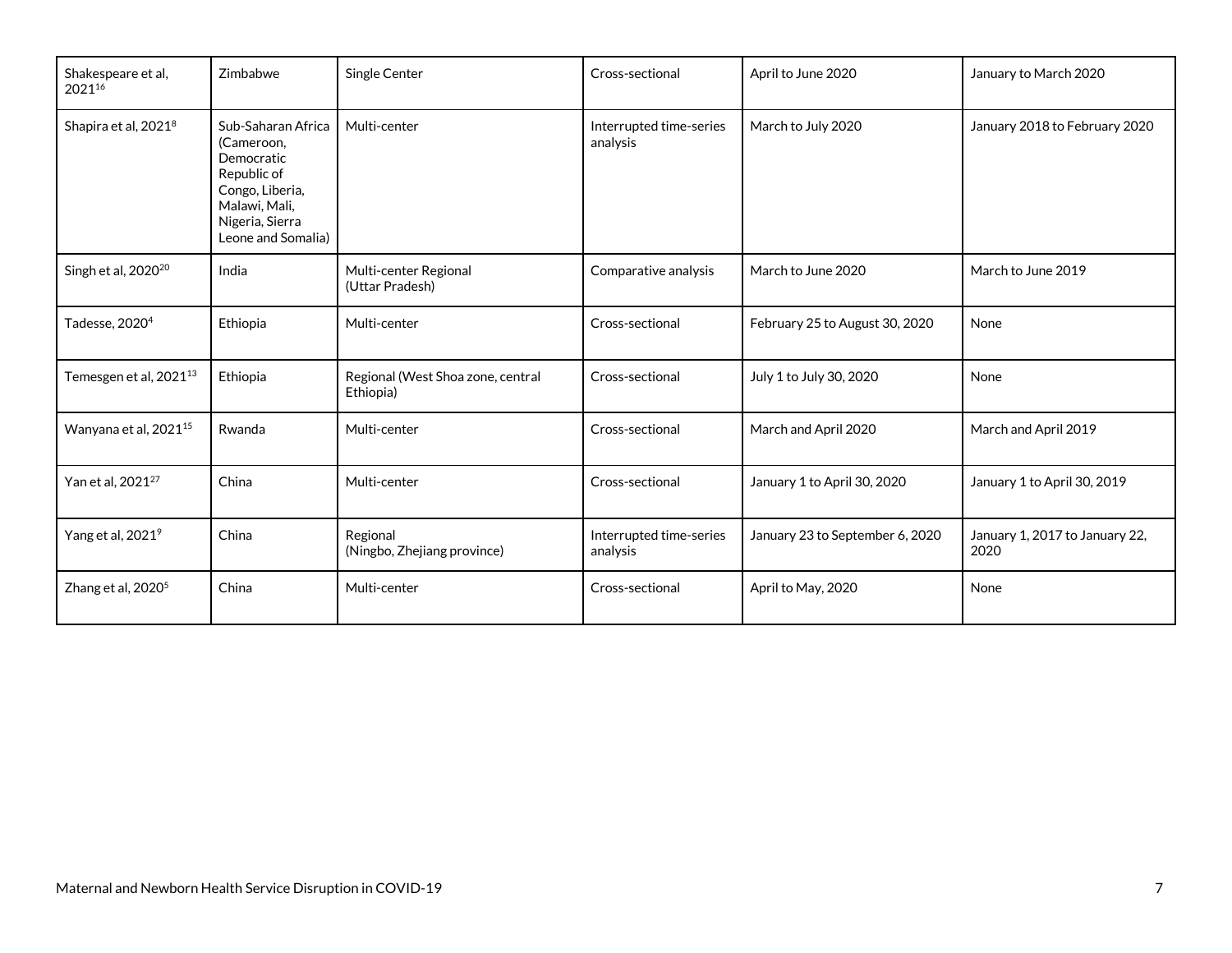<sup>1</sup> Kuhnt, J, & Vollmer, S. (2017). Antenatal care services and its implications for vital and health outcomes of children: evidence from 193 surveys in 69 lowincome and middle-income countries. *BMJ open*. *7*(11), e017122-e.

<sup>2</sup> Bong, C-L., Brasher, C., Chikumba, E., McDougall, R., Mellin-Olsen, J., & Enright, A. (2020). The COVID-19 pandemic: effects on low- and middle-income countries. *Anesth Analg. 131*(1)*,* 86–92.

<sup>3</sup> Moynihan, R., Sanders, S., Michaleff, Z. A., Scott, A. M., Clark, J., To, E. J., Jones, M., Kitchener, E., Fox, M., Johansson, M., & Lang, E. (2021). Impact of COVID-19 pandemic on utilisation of healthcare services: a systematic review. *BMJ open*. *11*(3)*,* e045343.

<sup>4</sup> Tadesse, E. (2020). Antenatal care service utilization of regnant women attending antenatal care in public hospitals during the COVID-19 pandemic period. International Journal of Women's Health, *12*, 1181–1188.

<sup>5</sup> Zhang, J., Zhang, Y., Ma, Y., Ke, Y., Huo, S., He, L., Luo, W., Li, J., & Zhao, A. (2020). The associated factors of cesarean section during COVID-19 pandemic: a cross-sectional study in nine cities of China. *Environmental Health & Preventive Medicine*, *25*(1), 1–7.

 $6$  Sarkar, S., Chowdhury, R. R., Mukherji, J., Samanta, M., & Bera, G. (2021). Comparison of attendance of patients pre-lockdown and during lockdown in gynaecology and antenatal outpatient department in a tertiary care hospital of Nadia, West Bengal, India. *Journal of Clinical and Diagnostic Research*, *15*(2), QC05–QC08.

<sup>7</sup> Moyer, C.A., Sakyi, K.S., Sacks, E., Compton, S.D., Lori, J.R., & Williams, J.E.O. (2021). COVID-19 is increasing Ghanaian pregnant women's anxiety and reducing healthcare seeking. *International Journal of Gynecology and Obstetrics*, *152*(3), 444–445.

<sup>8</sup> Shapira, G., Ahmed, T., Drouard, S.H.P., Amor Fernandez, P., Kandpal, E., Nzelu, C., Wesseh, C. S., Mohamud, N. A., Smart, F., Mwansambo, C., & Baye, M. L. (2021). Disruptions in maternal and child health service utilization during COVID-19: analysis from eight sub-Saharan African countries. *Health Policy & Planning*, *19*,1140–1151.

<sup>9</sup> Yang, Z. M., Wu, M. Y., Lu, J. M., Li, T. Z., Shen, P., Tang, M. L., Jin, M. J., Lin, H. B., Shui, L. M., Chen, K., & Wang, J. B. (2021). Effect of COVID-19 on hospital visits in Ningbo, China: An interrupted time-series analysis. *International Journal for Quality in Health Care*, *33*(2), mzab078.

<sup>10</sup> Manu, G., Pratibha, S., Kuldeep, S., Shashank, S., Neha, A., Sanjeev, M. (2020). The effect of the COVID-19 pandemic on maternal health due to delay in seeking health care: experience from a tertiary center. (Special section: From the FIGO Safe Motherhood & Newborn Health Committee.). *International Journal of Gynecology & Obstetrics*, *152*(2), 231–235.

<sup>11</sup> Johariyah, Z., & Widyawati, M. (2020). How maternal and neonatal services at the community level during the COVID-19 pandemic in Indonesia? *Systematic Reviews in Pharmacy*, *11*(11), 237–242.

 $^{12}$  Kassie, A., Wale, A., & Yismaw, W. (2021). Impact of Coronavirus Diseases-2019 (COVID-19) on utilization and outcome of reproductive, maternal, and newborn health services at governmental health facilities in south west Ethiopia, 2020: comparative cross-sectional study. *International Journal of Women's Health*, *13*, 479–88.

13 Temesgen, K., Wakgari, N., Debelo, B. T., Tafa, B., Alemu, G., Wondimu, F., Gudisa, T., Gishile, T., Daba, G., Bulto, G. A. & Soboka, B. (2021). Maternal health care services utilization amidst COVID-19 pandemic in West Shoa zone, central Ethiopia. *PLoS ONE*, *16*(3), e0249214.

<sup>14</sup> Muhaidat, N., Fram, K., Thekrallah, F., Qatawneh, A., & Al-Btoush, A. (2020). Pregnancy during COVID-19 outbreak: the impact of lockdown in a middleincome country on antenatal healthcare and wellbeing. *International Journal of Women's Healh, 12*, 1065–1073.

<sup>15</sup> Wanyana, D., Wong, R., & Hakizimana, D. (2021). Rapid assessment on the utilization of maternal and child health services during COVID-19 in Rwanda. *Public Health in Action*, *11*(1), 12–21.

 $16$  Shakespeare, C., Dube, H., Moyo, S., & Ngwenya, S. (2021). Resilience and vulnerability of maternity services in Zimbabwe: a comparative analysis of the effect of COVID-19 and lockdown control measures on maternal and perinatal outcomes, a single-centre cross-sectional study at Mpilo Central Hospital. *BMC Pregnancy & Childbirth*, *21*(1), 416.

<sup>17</sup>Ashish, K. C., Peterson, S. S., Gurung, R., Skalkidou, A., Gautam, J., Malla, H., Paudel, P., Bhattarai, K., Joshi, N., Tinkari, B. S. and Adhikari, S. (2021). The perfect storm: disruptions to institutional delivery care arising from the COVID-19 pandemic in Nepal. *Journal of Global Health*, *11*, 05010.

<sup>18</sup> Kumari, V., Mehta, K., & Choudhary, R. (2020). COVID-19 outbreak and decreased hospitalisation of pregnant women in labour. *The Lancet Global Health*, *8*(9), e1116-e7.

<sup>19</sup> KC, A., Gurung, R., Kinney, M. V., Sunny, A. K., Moinuddin, M., Basnet, O., Prajwal, P., Bhattarai, P., Subedi, K., Prasad Shrestha, M., Lawn, J.E., & Målqvist, M. Effect of the COVID-19 pandemic response on intrapartum care, stillbirth, and neonatal mortality outcomes in Nepal: a prospective observational study. *The Lancet Global Health*, *8*(10), e1273-e81.

 $^{20}$  Singh, A. K., Jain, P. K., Singh, N. P., Sandip, K., Bajpai, P. K., Soni, S., & Jha, M. (2021). Impact of COVID-19 pandemic on maternal and child health services in Uttar Pradesh, India. *Journal of Family Medicine and Primary Care*, *10*(1), 509–513.

 $^{21}$  Kassie, A., Wale, A., & Yismaw, W. (2021). Impact of Coronavirus Diseases-2019 (COVID-19) on utilization and outcome of reproductive, maternal, and newborn health services at governmental health facilities in south west Ethiopia, 2020: comparative cross-sectional study. *International Journal of Women's Health*, *13*, 479–488.

<sup>22</sup> Kumari, V., Mehta, K., & Choudhary, R. (2020). COVID-19 outbreak and decreased hospitalisation of pregnant women in labour. *The Lancet Global Health*, *8*(9), e1116-e7.

<sup>23</sup> KC, A., Gurung, R., Kinney, M. V., Sunny, A. K., Moinuddin, M., Basnet, O., Prajwal, P., Bhattarai, P., Subedi, K., Prasad Shrestha, M., Lawn, J.E., & Målqvist, M. Effect of the COVID-19 pandemic response on intrapartum care, stillbirth, and neonatal mortality outcomes in Nepal: a prospective observational study. *The Lancet Global Health*, *8*(10), e1273-e81.